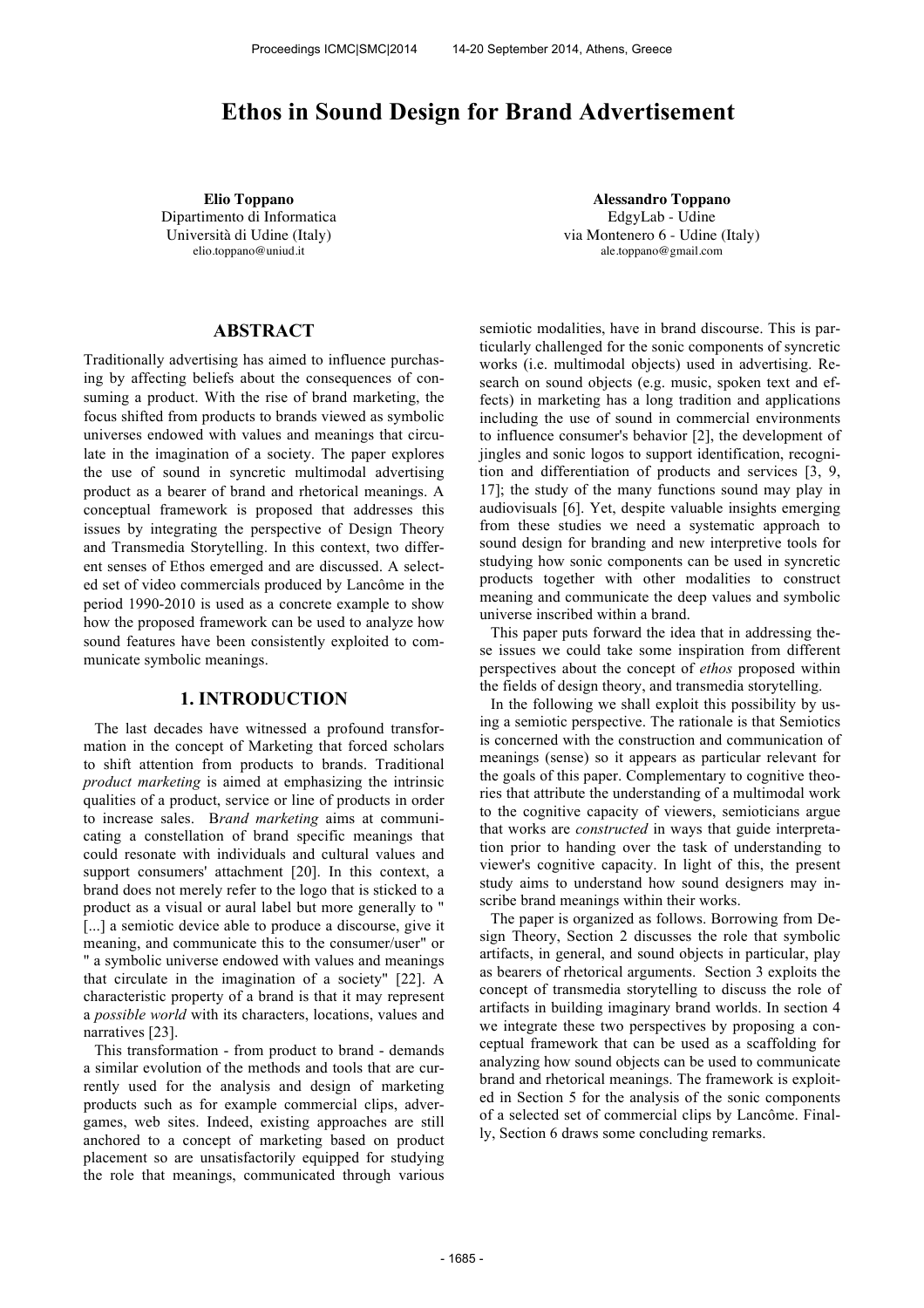# **2. SOUND DESIGN AS A RHETORIC PRACTICE**

Classical rhetoric is defined as the art and techniques of persuasion through the use of oral and written language. In a seminal paper published about thirty years ago on Design Issues [5], R. Buchanan claimed that designers build persuasive argumentations through the physical artifacts that they design and develop. He claimed that artifacts' persuasion comes through the manipulation of materials and processes of nature, not in language. The article suggests that the designer, instead of simply making an object or thing, is actually creating a persuasive argument that comes to life whenever a user consider or uses a product as a means to some ends. The persuasive argumentation inscribed within the artifact is based on three aspects of the artifact namely its Logos, Ethos and Pathos (thereafter, LEP). Briefly, Logos refers to technical rationality (i.e. the logic of artifact functioning and its relationship with goals and target users); Ethos refers to the artifact character/personality (i.e. a reflection of the designer or client identity) and Pathos refers to emotions expressed (or induced) including aesthetic pleasure. All these components co-operate to construct the persuasive argumentation.

We argue that a similar argument can be made for symbolic artifacts as well, and more specifically for sound objects.

In the field of multimodal systems and services the analysis proposed by Buchanan can be reformulated as follows.

*Logos*: for symbolic artifacts this concept should be extended to include - in addition to technical functionality its communicative one. A marketing product plays the role of mediator between the intentions of the author/designer and the interpretation of the user. The efficacy of this mediation rests mainly on the *form* - intended here as a set of relationships - of the symbolic artifact and the appropriateness of this form to the communicative goal and the intended audience. Semioticians look at a symbolic artifact as a complex system of signs organized into several layers. As an instance, the Generative Model of meaning construction by Greimas [8] distinguishes three layers namely the textual, the discursive and the narrative one. In this context, form concerns both the internal structure of each layer and the structural and semantic links between layers. We claim that a marketing product such as, for example, a commercial clip exhibits a greater rhetorical logos if it is perceived as "fitting" the communicative intentions and target users and if it is internally syntactically connected and semantically coherent both within a single modality (e.g. sound track) and across modalities (e.g. sound and images tracks). Semiotic research provides several conceptual tools and methods that can be used to evaluate the global coherence of a symbolic artifact. The Theory of Metafunctions by Halliday [25] is particularly interesting since it provides a common schema for analyzing various kinds of meanings (i.e. the ideational, interpersonal and textual) across modalities and to assess their reciprocal consistency.

*Ethos*: this concept, as already said, refers to the capability of a symbolic artifact to evoke the identity and personality of the author, client or designer. Again Semiotics provides some conceptual tools to analyze this aspect. For instance, Enunciation Theory [8] introduces the concepts of *addresser* and *addressee* to denote the simulacra of the sender and receiver inscribed within a communicative product. Ethos regards the expression of the addresser - its character and personality (see for example [1]). The persuasive power rests in the possibility that the user/audience identifies herself with this character or take this character as an ideal to adhere to.

*Pathos*: it refers to the capability of the symbolic artifact to express or induce affective states such as mood, or emotions and pleasure (e.g. aesthetic pleasure, ludic pleasure) in the user/audience. In this case persuasion rests on the sensorial and cognitive involvement of the user. Several types of pleasure have been studied by scholars and different classifications have been suggested [7] that can be exploited for the analysis and design of this rhetorical aspect.

By summarizing, a symbolic artifact exhibits a persuasive argumentation if it is effective both from a technical and communicative point of view, if it expresses a clear identity or personality to which the user can eventually adhere to and if it is pleasurable to use and interact with, inducing emotions.

The concepts of Logos, Ethos and Pathos can be applied to a whole symbolic artifact as well as to its constituent modalities. More specifically, in designing the sonic component of a syncretic marketing product the composer or sound designer should put particular attention to the rhetoric argumentation inscribed within the sound object under development by appropriately deciding its form, character, and emotional aspects [19, 10]. Furthermore, she should ensure that these meanings are coherent with those evoked by the other modalities used in the artifact.

This LPE framework alone is not sufficient. It considers a symbolic artifact as a decontextualized object involving only the relationships among itself and the designer, or the user. It does not take into account the relationships existing among sound objects, the role played by these objects in brand discourses, their link with the imaginary world expressing brand values, their past history and time evolution. Therefore, another conceptual framework is needed which completes and interacts with the LEP one. This is the object of the following section.

# **3. SOUND DESIGN AS CONSTRUCTION OF NARRATIVE WORLDS**

Narratives are important tools for knowledge communication. Humans are first and foremost storytellers, they cognitively process and communicate their lives as narratives; life itself is a narrative [4]. Consumers also organize their brand-related experiences in the form of narratives [22]. Narrative is the basic structure creating device for meaning production.

In analyzing brands as *possible worlds* we may draw on research done within transmedia storytelling. Klastrup and Tosca [12] proposed the following definition of *transmedial worlds*: "[they] ... are abstract content systems from which a repertoire of fictional stories and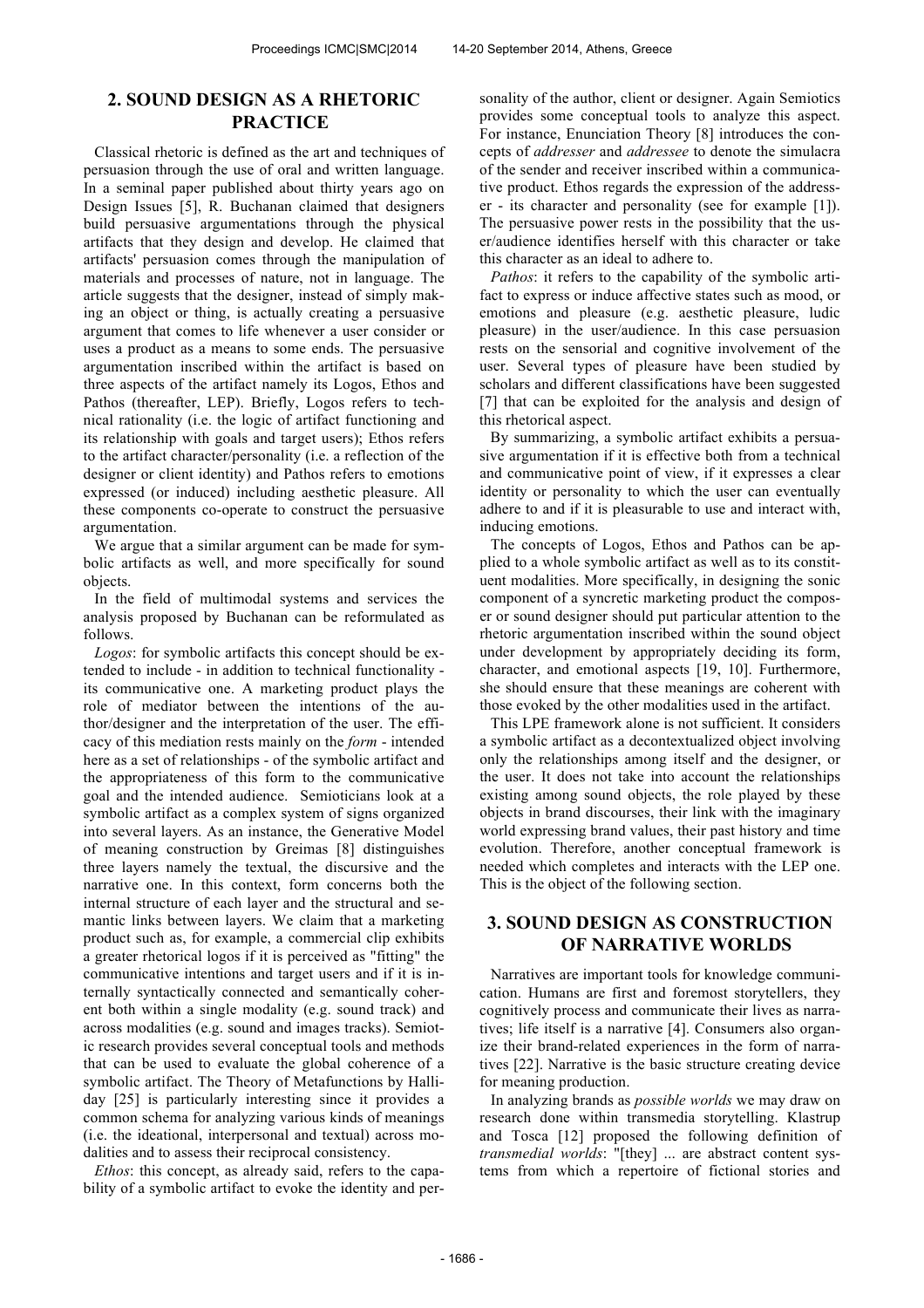characters can be actualized or derived across a variety of media forms". What characterizes a transmedia world is that audience and designers share a mental image of the "worldness" (a number of distinguishing features of its universe). The core elements that seem to define its worldness are: Mythos, Topos and Ethos (thereafter, MTE).

*Mythos*: it refers to the establishing conflicts and battles of the world, which also present the characters of the world. It may be considered as the backstory of all backstories: the central knowledge one needs in order to interact or interpret events in the world successfully.

*Topos* refers to the setting of the world in a specific historical period and detailed geography.

*Ethos* refers to the implicit and explicit ethics of the world and moral codex of behavior, which characters in the world are supposed to follow. It is knowledge about how to behave in the world.

Translated within the brand marketing domain the Brand World has a mythos that is an abstract mental image or cognitive construct that can be isolated from specific realizations (such as specific video clips, advergames, novels, serial, ...) and is shared by the audience with an interest in that world. It is used as the backstory for the construction of all stories embodied in the marketing product mix of the brand. These stories contribute to the diffusion of the Brand World and to its expansion. The *Topos* refers to the typical settings, mise en scenes, places and historical periods used in the Brand World. The *Ethos* refers to the values communicated to the audience. Each Brand selects a set of values (e.g. simplicity, truthfulness, modernity, friendliness) which represent its ethos; these values constitute the core of the brand identity and are fundamental to increase the company recognition (brand identity), to differentiate the company and its offerings from those of competitors (distinctiveness) and to create coherence within the current marketing portfolio and over time across different portfolios. Values are not explicitly enunciated by the Brand but are embodied within the stories told by its advertising products. They inform behaviors and thus the ethics of the Brand.

The MTE conceptualization expands and completes the LEP one. For the sound designer, it means that, in creating a sound object for a marketing product it is necessary to deeply understand the brand world, its mythos, topos and ethos and to be capable of translating these symbolic meanings - together with the rhetoric ones - into explicit sound features. In this way the sound object may be conceived as an effective component of the brand world and its discourses. Again, this process should take into account the meanings already inscribed within other modalities in order to ensure the global coherence of the symbolic artifact under construction.

### **4. AN INTEGRATED FRAMEWORK**

Figure 1. illustrates the conceptual framework we propose to integrate the rhetorical and narrative issues discussed in the previous sections. To sum up:

- a brand defines its abstract world (Brand World) that can be described in terms of Mythos, Topos and Ethos (MTE);

- a brand marketing portfolio includes the collection of works created in a given time period to advertise single products, lines of products or the brand itself. Each work within the portfolio is an actualization (called Product World) of the Brand World and embodies a persuasive argumentation that can be analyzed in terms of Logos, Ethos and Pathos (LEP);

- each work in the portfolio is a multimodal object that uses several representational modalities (Mi) such as written texts, images, sound objects, etc. to communicate its meanings;

- in order to align with cultural and social evolution, a marketing portfolio may change over time.

The use of a bidirectional arrow between the Brand World and the Product World in Figure 1 is intended to underline the complex interrelationship existing between these concepts. In developing a specific marketing product (e.g. a commercial clip) the multimodal designer actualizes the Brand World by creating a new narrative that inherits the abstract features of this world. Her goal is also to produce a symbolic artifact that could persuade the audience through its logos, character and pathos. This process allows the designer to effectively manifest brand meanings and spread them within a community. In the meantime, the designer is able to enrich the Product World with new features that can take into account, for example, the social and cultural transformations. These features feed back the Brand World by expanding it in several directions e.g. by introducing new characters, values, stories. The extended Brand World can be used, in turn, as a basis for the development of new Product worlds and so forth. Each company should find an appropriate strategic compromise between the opposite requirements of brand identity permanence and innovation.



**Figure 1**. The conceptual framework proposed to integrate brand meanings and rhetorical argumentation.

It should be stressed that the construction of a brand is the result of a complex negotiation process that involve several actors: the company/firm in the first place but also the designers, sponsor, users, etc. Therefore, the efforts made by a designer to inscribe symbolic and emotional values within a product can be effective only if there is an interpretive cooperation by the user.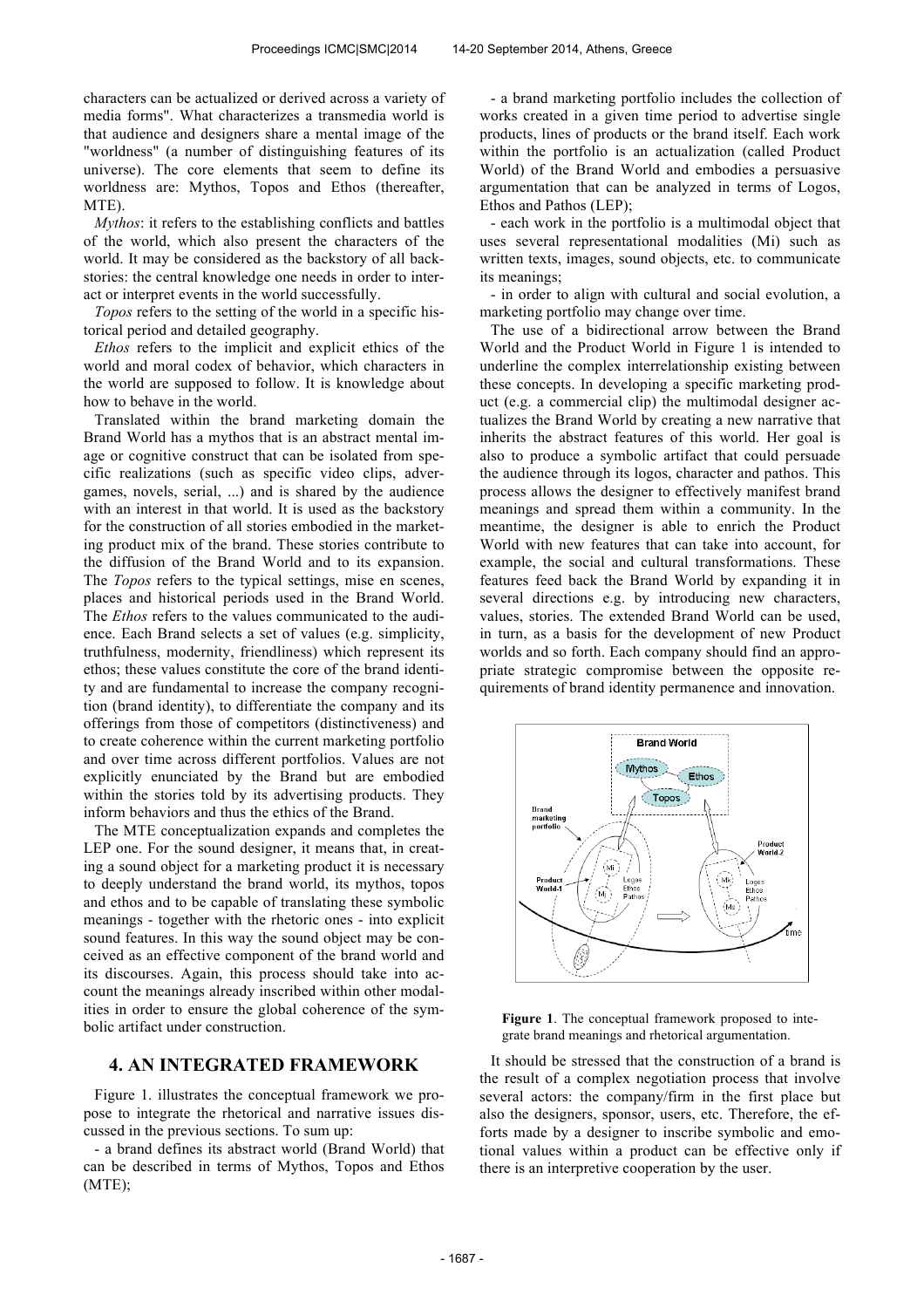This integrated framework, in our opinion, could also be a suggestive representation of a musical genre (e.g. House Music). In this scenario there exists a "genre world" with its MTE characteristics (e.g. house and club culture). Musical tracks, in particular the ones considered milestones for the genre, can be seen, in analogy with product worlds, as works with their LPE features. They are part and developments of the genre world.

Looking again at Figure 1, from the perspective of the sound designer, several important questions arise, for example:

- Which aspects of a Brand World (i.e. MTE) and of rhetoric argumentation (i.e. LEP) can be effectively communicated by sound objects? How can we do it? In other words: which features of a sound object can be exploited to this end?

- How are narrative and persuasive cues co-deployed and organized together in the same sound object? We can envisage the existence of a strong relationship, for example, between the ethos (values, ethics) of the Brand World and the ethos (character, personality) of the marketing products represented by individual Product Worlds.

- How does the sound object co-operate with the other modalities (e.g. images, written texts) to evoke the global symbolic meanings associated to a specific marketing product?

- How do these meanings change synchronically from a marketing product to another belonging to the same portfolio and diachronically across different portfolios?

In order to address these questions we have to identify explicit sound design elements that could be used to communicate MTE and LEP meanings. To this end we draw on previous work described in [24]. In this work a method inspired by current practices of sound designers is proposed for analyzing a sonic object. The method distinguishes between two main perspectives: the perspective of the composer and that of the producer or sound engineer. Each perspective addresses a specific set of design features and characteristics of the sound object that could be exploited to communicate narrative and persuasive meanings. Table 1 summarizes the main steps of the method and their associated design features.

In the next section we shall use the method to analyze a collection of commercial clips representing an example of diachronic marketing portfolio. The analysis is mostly qualitative and empirical. The aim is to explore, by means of a concrete case, how MTE and LEP meanings could be inscribed within the sonic component of a multimodal object and how these decisions can be distributed between the composition and production phases of the sound design process.

# **5. A CASE STUDY: THE ROLE OF SOUND IN PERFUME ADV CLIP**

The test bed includes a selected set of four narrative video commercials produced by Lancôme to advertise the Tresor perfume. The first one appeared in 1990, the last in 2010 and two in the meantime. All clips tell the story of an encounter between a woman and a man which is a common theme in perfume ads. The woman plays the central role, interpreted by glamorous actresses called 'The Muse' by Lancôme itself.

| Main Analytic Phases          | Steps and features               |  |
|-------------------------------|----------------------------------|--|
| Phase I:                      | 1) Genre Identification<br>(e.g. |  |
| the composer's perspective    | song, short form composition,    |  |
|                               | sonic logo, speech)              |  |
|                               | 2) Theme and Motive Identifi-    |  |
|                               | cation.                          |  |
|                               | 3) Accompaniment and Or-         |  |
|                               | chestration/ arrangement         |  |
|                               | Identification                   |  |
|                               | 4) Instruments and Timbre        |  |
|                               | Identification.                  |  |
| Phase II:                     | 1) Analysis of dimensions of     |  |
| the sound engineer's perspec- | the sound $mix'$ :               |  |
| tive                          | frequency-wise balance of        |  |
|                               | the mix (Tall)                   |  |
|                               | - sense of spatiality including  |  |
|                               | reverberation and aural per-     |  |
|                               | spective (Deep)                  |  |
|                               | - panorama (Wide)                |  |
|                               | 2) Analysis of dynamics.         |  |
|                               | - loudness                       |  |
|                               | - pitch                          |  |
|                               | - tempo                          |  |
|                               | - envelopes of specific timbres  |  |

**Table 1.** Main steps of the analysis method with associated sound design features.

The Muses are Isabella Rossellini (Lancôme, 1990) [13], Ines Sastre (Lancôme, 2007) [14]; Kate Winslet (Lancôme, 2009) [15] and Penelope Cruz (Lancôme, 2010) [16]. We denote each clip by their initials IR, IS, KW, PC. Each clip includes both a short form composition (classical music) and a voice over (speech). In the following we shall focus only on the former genre. Design Format Analysis (DFA) [11] was used as the primary approach in the aural analysis of the brand's product portfolio. In the DFA process the four clips have been analyzed to determine which sound features they incorporate. Strong occurrence of a specific feature in a specific product can be marked, for example, with a black dot (scoring 2 points), and weak occurrence with a white dot (scoring 1 point). By summing up all the occurrences, design features and products can be ranked in terms of their importance for brand world recognition (e.g. the most typical feature), (Figure 2). We claim that repeated features across clips could be associated to the Brand world communication.

In addition the Semantic Differential Method [11] has been used to analyze, for each clip, the extent (we use a seven points scale) to which each sound feature is associated to the MTE and LEP characteristics. Figure 3 shows this analysis applied to the IR clip using the theme as the considered feature.

j

<sup>&</sup>lt;sup>1</sup> The term mix refers to audio material that is commonly organized into multiple tracks and edited within a DAW software (Digital Audio Workstation)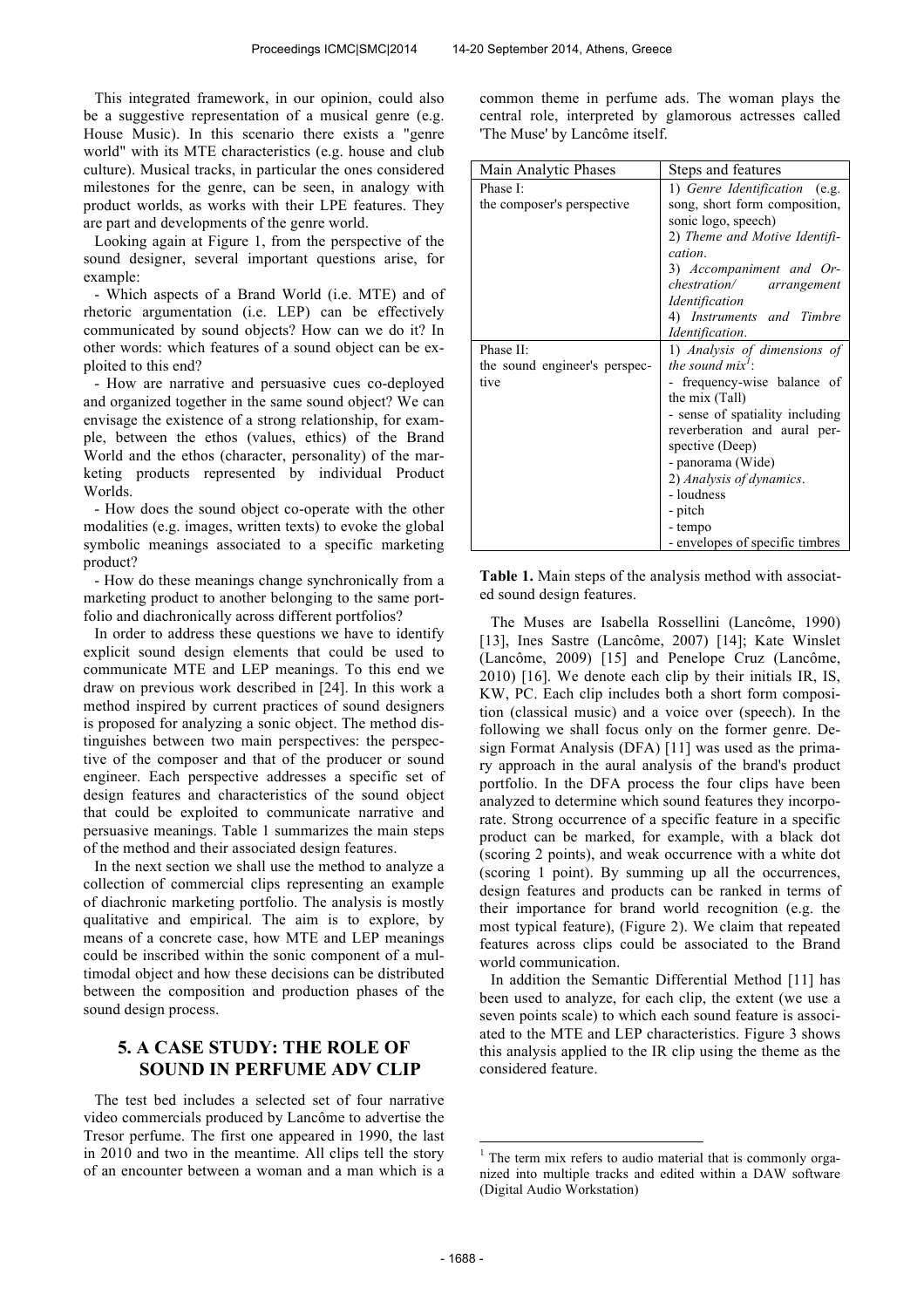

**Figure 2**. Application of Design Format Analysis was used as a primary approach in the aural analysis of brand portfolio.



**Figure 3**. Application of the Semantic Differential Method was used as the primary approach in the analysis of MTE and LEP characteristics.

#### **5.1 Narrative issues: the World of Lancôme**

Lancôme stresses reliability, quality and expertise in the domain of beauty. Such qualities, belonging to the ethos, are projected onto its narratives in terms of an art of living with elegance and refinement. These are permanent values through all examined clips. The characters of the brand mythos are self conscious, middle to upper class women, living in everyday life situations and places, such as home, work and entertainment places. These kind of places represent the topos of the Brand World. The encounter with a man is also a typical theme of the Lancôme mythos.

The analysis of Lancôme clips shows the following results. In all commercials an easily recognizable theme is presented, which develops from the same motive whose notes play around the dominant and the tonic of the musical scale, providing a sense of stability and certainty. This musical idea is exhibited at the beginning of every commercial in order to immediately catch listener's attention and projecting her into the imaginative world of the Lancôme brand.

Let us make, now, some considerations and examples.

In Lancôme case study, the Brand World ethos is mainly expressed through the steps belonging to the composition phase. Concepts forming the brand world's ethos are known by the composer, who inscribes them in the sonic object by primarily crafting an 'ad hoc' theme and accompaniment/orchestration. Another consideration is that the choice of instruments and timbres is an intrinsic way to put some boundaries in the topos. In order to confine the brand world to European culture, exotic instruments have been avoided in Lancôme case study. The common choice of strings in all clips is related both to topos concepts, and to ethos values.

We stress the fact that this analysis is specific to the Lancôme case study. In the case of sound logos, or i.e. electronic compositions, MTE features are expressed by sound design procedures. In these scenarios composition is conceived in a total new way. Therefore, with respect to the method illustrated in Table 1 composition and production phases are often blurred, mixed together and linked by several feedback relationships.

#### **5.2 Rhetorical issues: the Tresor perfume**

As we have already told, the four clips in our case study represent an example of diachronic marketing portfolio. Each of them advertises the same Lancôme product (i.e. the perfume Tresor) but with a different character (rhetoric ethos). The character/personality associated to each product is linked to a specific type of femininity embodied by the Muse. In the following, we briefly pass through the four clips in order to show some examples on how these four different ethos have been realized through specific sound design choices.

In the IR clip theme is initially presented by piano and strings performing together, then the piano detaches from the strings and plays improvised figures in the foreground. This suggests an idea of independence, freedom, and autonomy which are characteristics of the ideal represented by Isabella Rossellini (ethos of the product). Abstractness, dream, universality are other aspects of this ideal, supported by a mix in which the spectrum bands commonly related to air and brilliance are emphasized. In this case, we can infer that concepts of the product's ethos are written into the sound object primarily by the peculiar role of the piano, design choice belonging to the composition phase, and by the peculiar mix, airy and high, created during the engineering phase.

In the IS clip, theme is organized in a free canon form and it is performed entirely by strings. Here, dialogue between the two voices playing the theme suggests complicity between the two characters of the story, namely the Muse and the man. Moreover, the two voices laying on the same sonic layer suggest a balanced relationship between the two roles. Here, the warm characteristic of the low end in the frequency spectrum, together with the wide panorama, give us a sense of concreteness, and embracing beauty. The ideal of femininity represented by Ines Sastre is that of a concrete, stable, and understanding woman. In this case, the choice of structuring the theme in a canon form (belonging to the composition phase), and the peculiar warm and wide mix (sound engineering phase), are probably the main design choices involved in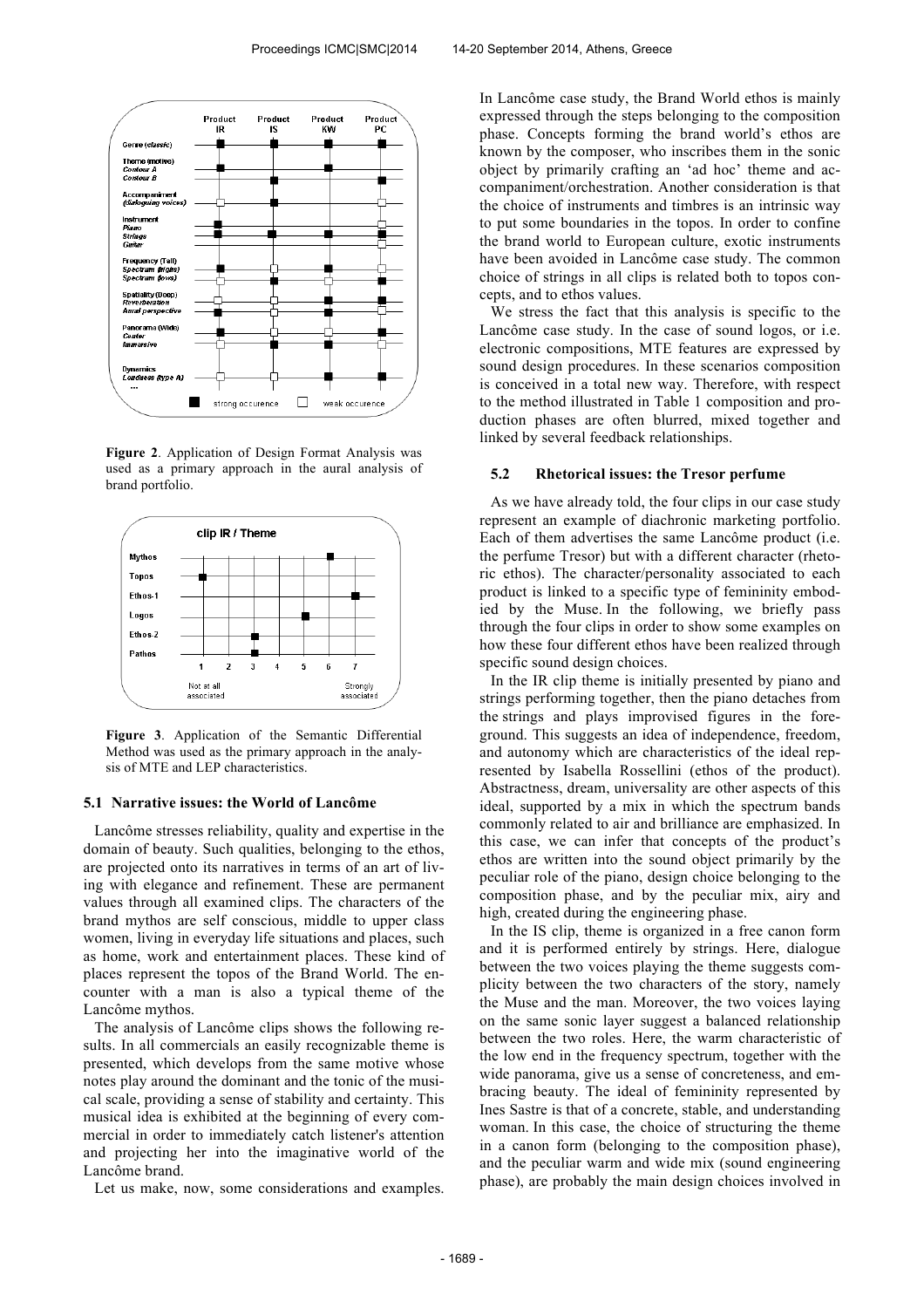the task of expressing the ethos of this product.

In the KW clip a single voice, played by strings, exhibits the theme. The ideal of femininity represented is that of a concrete but emotive woman. This is supported here by the use of layered glittering sounds and effects aimed at stimulating excitement in the listener and involving him in the emotional state of the story characters. Again, we could infer that in this clip, the product's ethos has been written into the sound object mostly by sound design choices (transversal to composition and production phases), by adding in the mix and in the orchestration the above mentioned layers of effects, sampled sounds, and short twinkling musical figures.

In the PC clip dynamic characteristics, like instrument performance, together with the centrality of panorama in the mix, and the emphasized presence of instruments in the frequency domain, suggest us the ideal of a concrete and sensual woman whose beauty hits the viewer. Again, the motive and theme are still the same, but in this case, the determined and intense execution of musical phrases, together with energy concentrated in the centre of the mix, are probably design choices aimed to convey the specific ethos for this clip.

In the case that the performance had been programmed and not recorded live, those peculiar aspects of the performance would have been crafted by the sound designer or engineer during the production phase. Creating a mix with a strong directionality toward the listener, with noticeable energy concentration in the centre, is part of the engineering phase too.

Logos is related to the way brand world has been actualized in the four sound objects, and in the coherence existing between modalities - i.e. between what has been communicated by the visual modality and aural one. As an instance, the ideal of femininity expressed by the IR clip is supported also by the visual. The location of the narrative is an open, non-situated, abstract space; the Muse seems focused on herself; the social distance is high and gaze contact with the viewer is absent. All these features connote rational detachment and indifference. Analogously, the ideal of femininity communicated by the KW clip is supported visually by an open, unlimited, situated (in Paris), and public location. Distance, as measured by type and frequency of frame sizes, is lower than the previous clip; gaze contact is more frequent thus suggesting the search for a greater emotional involvement of the viewer.

Pathos refers to the capability of a sound object to express or evoke emotions. Of course this is subjective and depends on the listener; nonetheless, also the designer and its way of interpreting the design requirements plays an important role. Emotion potential is intrinsically present in the theme or motive built during composition phase. However, the choice of instruments and timbres, can affect emotion too. An example of this is the KW clip, where some sound layers, probably added and crafted during production phase, are intended to boost the sense of excitement in an explicit and 'physical' way.

Ethos, Logos and Pathos are related together. For example, pathos can be affected and enhanced by the logos of the object: dynamics in conjunction with orchestration choices can help driving the pathos in the way intended by the designer. Table 2 summarizes the results obtained by analyzing the four Lancôme commercial clips.

| Main steps of the ana-      | Brand        | Rhetoric       |
|-----------------------------|--------------|----------------|
| lytic method                | world (MTE)  | Arg. (LEP)     |
| Phase $I^{\cdot}$           | topos, ethos | logos          |
| genre identification        |              |                |
| Phase $I$ :                 | mythos,      | pathos         |
| theme and motive identifi-  | ethos        |                |
| cation                      |              |                |
| Phase I:                    | ethos        | ethos, pathos, |
| accompaniment and its       |              |                |
| motive identification       |              |                |
| Phase I:                    | ethos, topos | ethos          |
| instruments and timbres     |              |                |
| identification              |              |                |
| Phase $II$ :                |              | ethos, logos   |
| analysis of the dimensions  |              |                |
| of the mix                  |              |                |
| Phase $II$ :                |              | pathos, logos  |
| <i>analysis of dynamics</i> |              |                |

**Table 2.** Relationships between design choices and MTE and LEP concepts.

As show in the table the brand mythos has been mainly communicated through the choice of a specific theme and motive that recurring across marketing products act as a leitmotif. Topos is communicated through timbres and instruments (e.g. by exploiting meanings relating to sound provenance). In regards to this point, it seems to us that the use of a guitar in the PC clip is not completely appropriate. By referring to the nationality of the Muse (Penelope Cruz) it diverts the attention of the user to meaning and associations evoked by Hispanic culture instead of the Lancôme world. The ethos of the Brand world (i.e. values, brand identity) has been mainly communicated by composition choices.

As far as rhetorical aspects are concerned, the logos (form) is strictly related to the selection of music genre while the ethos - intended here as product character - depends on the selection of mix dimensions (namely, deep, tall, and wide) and thus is mainly addressed in the production phase. By selecting appropriate values for the mix dimensions it is possible to modulate sound perspective and as a consequence the distance between the sound and the listener, to give emphasis and salience to the sound, to support presence etc. all aspects that in the visual are expressed by an appropriate selection of cinematic characteristics (e.g. shot sizes, horizontal and vertical position of the mdp). Finally, pathos seems to be mainly related to the choice of theme and accompaniment and sound dynamics.

## **6. CONCLUSIONS**

The purpose of this paper was to explore how brand meanings and rhetorical arguments can be inscribed and communicated through the sonic components of syncretic multimodal marketing products.

The paper makes two main contributions.

First, we propose a conceptualization according to which the process of meaning construction has been articulated into two logical phases that, in practice, occur in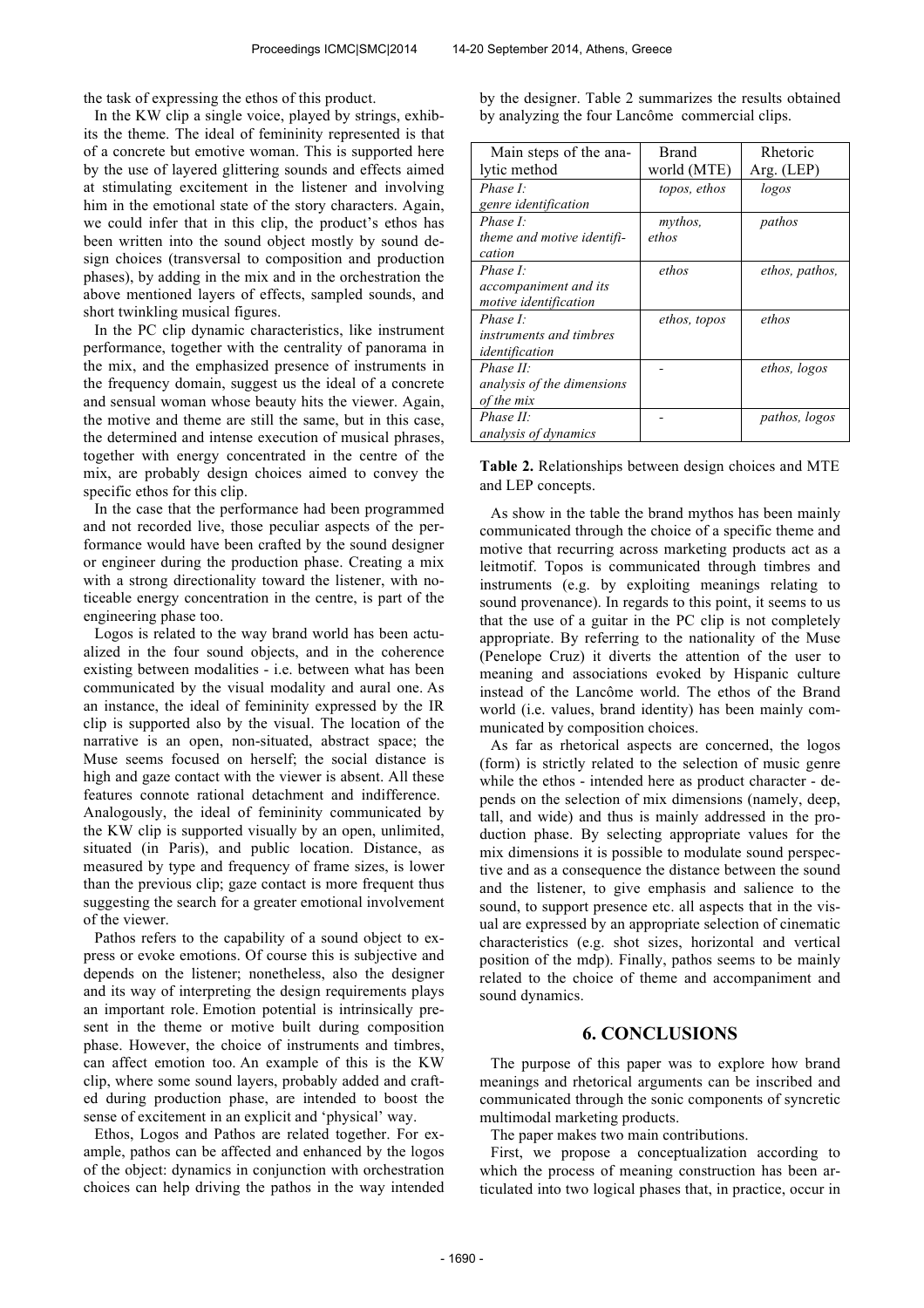parallel. In the first phase, the main constituents of a brand world namely its mythos, topos and ethos (i.e. the imaginary world, its setting and axiology) are inscribed within the sound object. In the second phase, a rhetoric argumentation is constructed by deciding logos (e.g. form), ethos (i.e. character) and pathos (e.g. emotional expression) of a sound object. The framework also highlights two different senses of the concept of ethos in design for branding.

Second, we have tried to relate the above mentioned narrative and rhetoric concepts to specific sound design choices which have been structured according to composition or production processes. The aim is to relate intended meanings with specific sound features (genre, theme, motive, timbres, frequency balance, perspective, etc.). The selection of relevant features is inspired by current practices of composers and sound engineers [21], [18].

A test-bed constituted by a selected set of video commercials by Lancôme in the period 1990-2010, is used to explore how sound features have been consistently employed through the marketing mix to communicate brand meanings and the rhetorical argument. In multimodal objects meaning arises from the interaction of all modalities. Therefore, effective communication is achieved by a careful selection of MTE and LEP cues of verbal texts, images, and sounds components.

Unavoidably, the persuasive role of marketing products leads to the important theme of technological mediation and ethical issues [26]. Symbolic artifacts, just like all technologies, may affect the ways individuals perceive the world and act in the world. This raises fundamental questions about the ethical responsibility of designers and the necessity of design methods and techniques that could support a more mediation-aware approach to the development of new technologies and products.

### **7. REFERENCES**

- [1] J. L. Aaker, "Dimensions of Brand Personality, " *Journal of Marketing Research*, Vol. 34, No. 3, pp.347-356, 1997.
- [2] D. Allan, "Sound Advertising: A Review of the Experimental Evidence on the Effects of Music in Commercials on Attention, Memory, Attitudes, and Purchase Intention, " *Journal of Media Psychology*, Vol. 12, No. 3, 2007. Available on line: http://web.calstatela.edu/faculty/sfischo/
- [3] W. Brodsky, "Developing a functional method to apply music in branding: design language-generated music," *Psycology of Music*, vol. 39, no. 2, pp. 261- 283, 2010.
- [4] J. Bruner, "Life as Narrative, " *Social Research,* Vol. 71, No. 3, pp. 691-710, 2004.
- [5] R. Buchanan, "Declaration by Design: Rhetoric, Argument, and Demostration in Design Practice," *Design Issues*, vol. 2, no. 1, pp. 4-22, 1985.
- [6] M. Chion, *L'audio-vision. Son et image au cinema*, Editions Nathan, Paris, 1990.
- [7] B. Costello, E.A. Edmonds, "A study in play, pleasure and interaction design," in *Proc. of Designing Pleasurable Products and Interfaces*, Helsinki, pp. 76-91, 2007.
- [8] A. J. Greimas, P. Courtès, *Semiotics and language. An analytical dictionary*. Indiana University Press, Bloomington, IN, 1982.
- [9] D. Jackson, *Sonic Branding*, New York: Palgrave McMillan, 2004.
- [10] P. N. Juslin, J. A. Sloboda, *Handbook of Music and Emotion. Theory, Research, Applications*, Oxford Uiversity Press, 2010.
- [11] T. M. Karjalainen, "It looks like a Toyota: Educational approaches to Designing for visual brand recognition," *International Journal of Design*, Vol. 1, No. 1, pp. 67-81, 2007.
- [12] L. Klastrup, S. Tosca, "Transmedial Worlds Rethinking Cyberworld Design," in *Proc. International Conference on Cyberworlds 2004*, IEEEE Computer Society, Los Alamitos, California, published by "Klastrup Cataclysms" [Online] Available at: http://www.itu.dk/people/klastrup/klastruptosca\_tran sworlds.pdf
- [13] Lancôme, 1990. Muse: Isabella Rossellini. Available from: http://www.youtube.com/watch?v=HGfTmAucZb8. Accessed: 29 January 2014.
- [14] Lancôme 2007. Muse: Ines Sastre. Available from: http://www.youtube.com/watch?v=tnkoEXlENFY. Accessed: 29 January 2014.
- [15] Lancôme, 2009. Muse: Kate Winslet. Available from: http://www.youtube.com/watch?v=skIjtbljMQ. Accessed: 29 January 2014.
- [16] Lancôme, 2010. Muse: Penelope Cruz. Available from: http://www.youtube.com/watch?v=\_eBs\_8kfOCY. Accessed: 29 January 2014.
- [17] A. C. North, D. J. Hargreaves, "Music and Marketing," in *Handbook of Music and Emotion. Theory, Research, Applications*, P.N. Juslin and J.A. Sloboda (Eds.), Oxford University Press, pp. 909- 930, 2010.
- [18] B. Owsinki, *The mixing engineer's handbook*. Course Technology Ptr., Third Edition, 2013.
- [19] P. Polotti, G. Lemaitre, "Rethorical Strategies for Sound Design and Auditory Display: A Case Study," *International Journal of Design*, Vol. 7, No. 2, pp. 67-82, 2013.